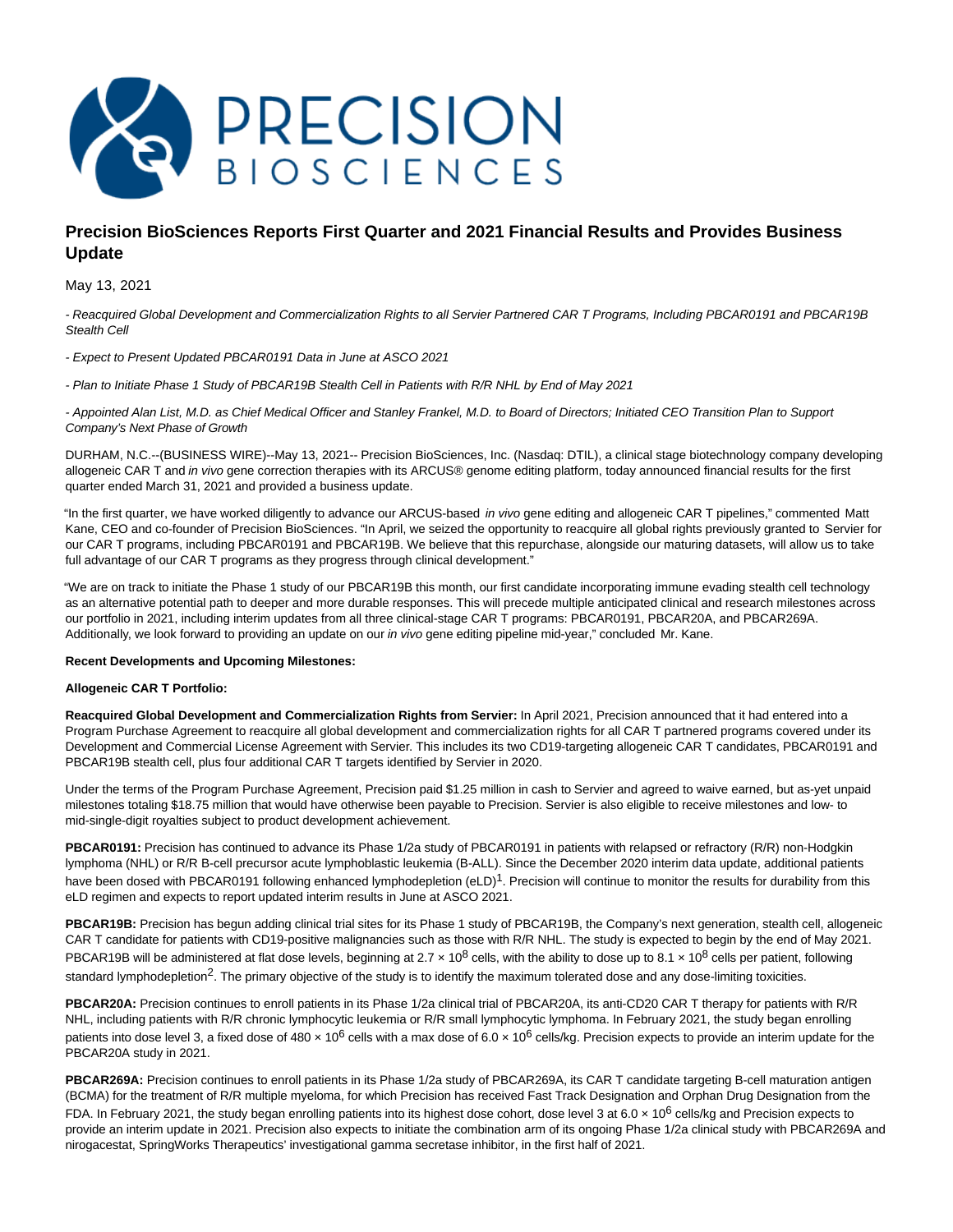**PBCAR269B:** In April 2021, Precision introduced PBCAR269B, a next-generation, BCMA-targeted candidate incorporating stealth cell technology, for treatment of R/R multiple myeloma. Precision is conducting IND-enabling studies for PBCAR269B and expects to file an IND application in early 2022.

#### **In Vivo Gene Correction Portfolio:**

**Genome Editing Research Collaboration with Eli Lilly:** In January 2021, Precision announced the closing of its agreement with Eli Lilly. Under the agreement, Precision will develop up to six in vivo therapies for genetic disorders using ARCUS, with an initial focus on Duchenne muscular dystrophy and two other undisclosed gene targets.

PH1: Pre-clinical research continues to progress with Precision's wholly-owned *in vivo* gene correction program using its ARCUS genome editing technology to knock out the HAO1 gene as a potential one-time treatment for primary hyperoxaluria type 1 (PH1), a rare genetic disease. The Company expects to provide an update in mid-2021.

#### **Corporate:**

**Executive Leadership:** In April 2021, Precision announced that it has initiated a CEO transition plan for Co-Founder and Chief Executive Officer, Matt Kane. Mr. Kane is expected to continue in his current leadership capacity until his successor has been identified. He will also serve as an advisor for a period of time after the next CEO is hired ensuring a smooth transition.

Precision also announced the appointment of Alan List, M.D. as the Company's Chief Medical Officer and a member of the senior leadership team. Dr. List is a world-renowned hematologist with extensive academic and clinical experience in the research and development of hematology and oncology products.

**Board of Directors:** Precision announced that it has strengthened its Board of Directors with the appointment of Stanley R. Frankel, M.D., a hematologist-oncologist with extensive academic and industry experience in the research, clinical development, and commercialization of immunooncology and cellular therapies. Dr. Frankel was most recently the Senior Vice President, Cellular Therapy Development at Bristol-Myers Squibb (BMS). Prior to the BMS acquisition of Celgene, he was Corporate Vice President, Head, Immuno-Oncology & Cellular Therapy, Clinical Research and Development Head, Cell Therapy Clinical Center of Excellence at Celgene.

#### **Elo Life Systems:**

**Corporate Structure:** In January 2021, Precision disclosed its intention to spin out its wholly-owned subsidiary, Elo Life Systems. Precision is continuing to explore its strategic options, and expects to complete any such spinout, sale or other treatment of Elo in 2021.

# **Quarter Ended March 31, 2021 Financial Results**

**Cash and Cash Equivalents:** As of March 31, 2021, Precision had approximately \$193.5 million in cash and cash equivalents, which includes the \$100 million upfront cash payment and equity investment of \$35 million received from Eli Lilly in January 2021. The Company expects that existing cash and cash equivalents, expected operational receipts, and available credit will be sufficient to fund its operating expenses and capital expenditure requirements into 2023.

**Revenues:** Total revenues for the first quarter ended March 31, 2021 were \$16.3 million, as compared to \$7.0 million for the same period in 2020.

**Research and Development Expenses:** Research and development expenses were \$25.6 million for the quarter ended March 31, 2021, as compared to \$24.9 million for the same period in 2020.

**General and Administrative Expenses:** General and administrative expenses were \$9.5 million for the quarter ended March 31, 2021, as compared to \$9.6 million for the same period in 2020.

**Net Loss:** Net loss was \$18.7 million, or \$(0.33) per share, for the quarter ended March 31, 2021, as compared to a net loss of \$26.8 million, or \$(0.52) per share, for the same period in 2020.

#### **About Precision BioSciences, Inc.**

Precision BioSciences, Inc. is a clinical stage biotechnology company dedicated to improving life (DTIL) with its wholly proprietary ARCUS® genome editing platform. ARCUS is a highly specific and versatile genome editing platform that was designed with therapeutic safety, delivery, and control in mind. Using ARCUS, the Company's pipeline consists of multiple "off-the-shelf" CAR T immunotherapy clinical candidates and several in vivo gene correction therapy candidates to cure genetic and infectious diseases where no adequate treatments exist. For more information about Precision BioSciences, please visit [www.precisionbiosciences.com.](https://cts.businesswire.com/ct/CT?id=smartlink&url=http%3A%2F%2Fwww.precisionbiosciences.com&esheet=52428449&newsitemid=20210513005267&lan=en-US&anchor=www.precisionbiosciences.com&index=1&md5=574597848561a9e114c7015084ee2d76)

#### **About Precision's Collaboration with Eli Lilly**

Under the terms of the research collaboration and exclusive license agreement with Eli Lilly, Precision will use its ARCUS genome editing platform for pre-clinical research and IND-enabling activities for up to six in vivo gene editing programs, with an initial focus on focus on Duchenne muscular dystrophy and two other undisclosed gene targets. Lilly will assume responsibility for clinical development and commercialization and will have the right to select up to three additional gene targets for this collaboration. Precision can co-fund clinical development of one product in exchange for an increased royalty rate on co-funded product sales.

#### **Forward-Looking Statements**

This press release contains forward-looking statements within the meaning of the Private Securities Litigation Reform Act of 1995. All statements contained in this press release that do not relate to matters of historical fact should be considered forward-looking statements, including, without limitation, statements regarding our leadership transition, the expected timing of clinical updates and interim updates related to PBCAR0191, the expected commencement of our Phase 1 study for PBCAR19B, the expected commencement of our Phase 1/2a clinical trial for PBCAR20A, the expected timing of clinical updates and interim updates related to PBCAR269A, the expected IND filing for PBCAR269B, clinical developments related to our in vivo gene correction program, developments related to our expected spinout or other treatment of Elo Life Systems and expectations regarding our operational initiatives. In some cases, you can identify forward-looking statements by terms such as "aim," "anticipate," "believe,"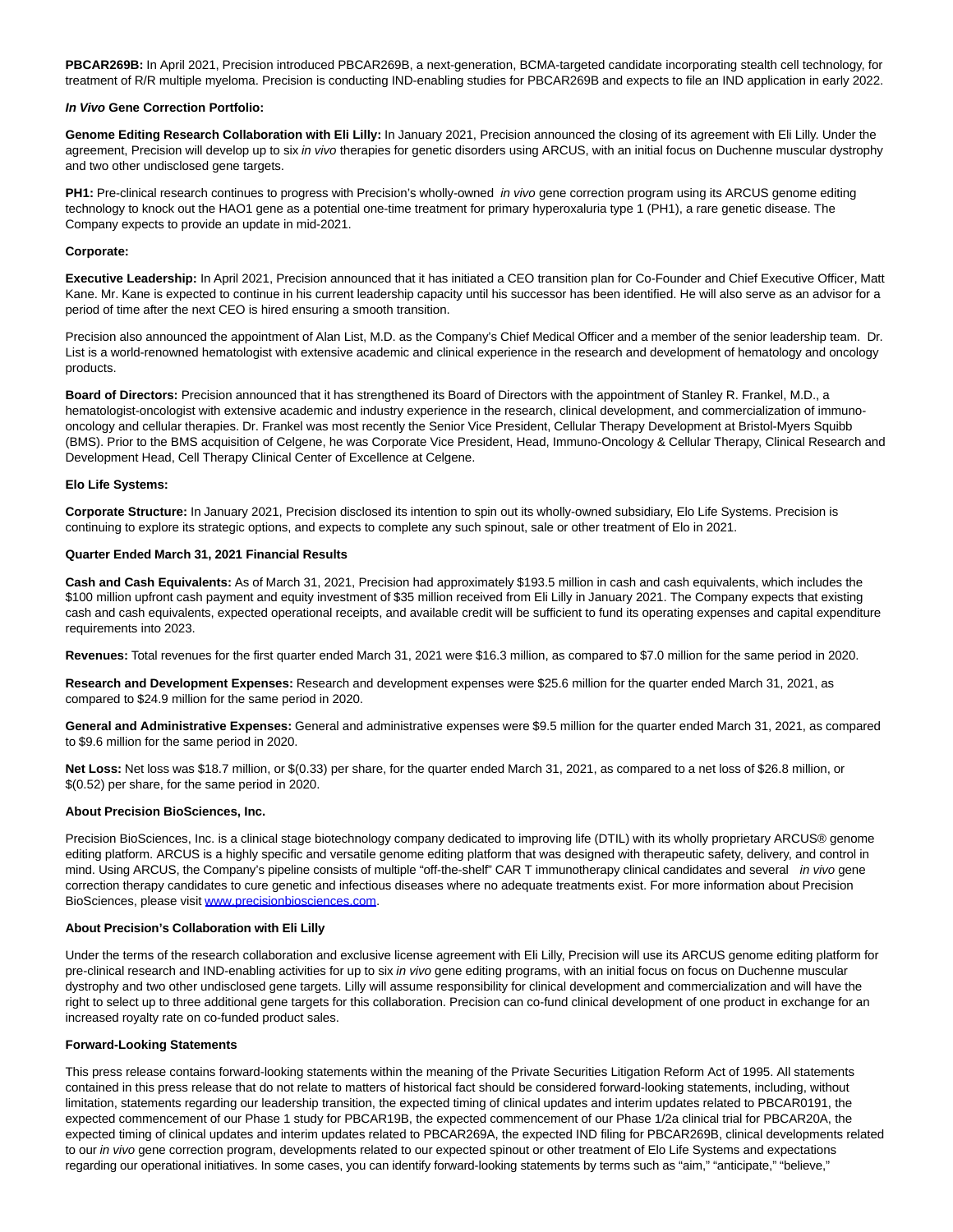"could," "expect," "should," "plan," "intend," "estimate," "target," "mission," "goal," "may," "will," "would," "should," "could," "target," "potential," "project," "predict," "contemplate," "potential," or the negative thereof and similar words and expressions.

Forward-looking statements are based on management's current expectations, beliefs and assumptions and on information currently available to us. Such statements are subject to a number of known and unknown risks, uncertainties and assumptions, and actual results may differ materially from those expressed or implied in the forward-looking statements due to various important factors, including, but not limited to: our ability to become profitable; our ability to procure sufficient funding and requirements under our current debt instruments and effects of restrictions thereunder; risks associated with raising additional capital; our operating expenses and our ability to predict what those expenses will be; our limited operating history; the success of our programs and product candidates in which we expend our resources; our limited ability or inability to assess the safety and efficacy of our product candidates; our dependence on our ARCUS technology; the initiation, cost, timing, progress, achievement of milestones and results of research and development activities, preclinical or greenhouse studies and clinical or field trials; public perception about genome editing technology and its applications; competition in the genome editing, biopharmaceutical, biotechnology and agricultural biotechnology fields; our or our collaborators' ability to identify, develop and commercialize product candidates; pending and potential liability lawsuits and penalties against us or our collaborators related to our technology and our product candidates; the U.S. and foreign regulatory landscape applicable to our and our collaborators' development of product candidates; our or our collaborators' ability to obtain and maintain regulatory approval of our product candidates, and any related restrictions, limitations and/or warnings in the label of an approved product candidate; our or our collaborators' ability to advance product candidates into, and successfully design, implement and complete, clinical or field trials; potential manufacturing problems associated with the development or commercialization of any of our product candidates; our ability to obtain an adequate supply of T cells from qualified donors; our ability to achieve our anticipated operating efficiencies at our manufacturing facility; delays or difficulties in our and our collaborators' ability to enroll patients; changes in interim "top-line" and initial data that we announce or publish; if our product candidates do not work as intended or cause undesirable side effects; risks associated with applicable healthcare, data protection, privacy and security regulations and our compliance therewith; the rate and degree of market acceptance of any of our product candidates; the success of our existing collaboration agreements, and our ability to enter into new collaboration arrangements; our current and future relationships with and reliance on third parties including suppliers and manufacturers; our ability to obtain and maintain intellectual property protection for our technology and any of our product candidates; potential litigation relating to infringement or misappropriation of intellectual property rights; our ability to effectively manage the growth of our operations; our ability to attract, retain, and motivate key executives and personnel; market and economic conditions; effects of system failures and security breaches; effects of natural and manmade disasters, public health emergencies and other natural catastrophic events effects of the outbreak of COVID-19, or any pandemic, epidemic or outbreak of an infectious disease; insurance expenses and exposure to uninsured liabilities; effects of tax rules; risks related to ownership of our common stock and other important factors discussed under the caption "Risk Factors" in our Annual Report on Form 10-K for the fiscal year ended December 31, 2020, as any such factors may be updated from time to time in our other filings with the SEC, including our Quarterly Report on Form 10-Q for the quarterly period ended March 31, 2021 to be filed with the SEC, accessible on the SEC's website at [www.sec.gov a](https://cts.businesswire.com/ct/CT?id=smartlink&url=http%3A%2F%2Fwww.sec.gov&esheet=52428449&newsitemid=20210513005267&lan=en-US&anchor=www.sec.gov&index=2&md5=5313d757a390322c12480320ec786cbf)nd the Investors & Media page of our website at [investor.precisionbiosciences.com.](http://investor.precisionbiosciences.com/)

All forward-looking statements speak only as of the date of this press release and, except as required by applicable law, we have no obligation to update or revise any forward-looking statements contained herein, whether as a result of any new information, future events, changed circumstances or otherwise.

<sup>1</sup> Fludarabine (30 mg/m/day for 4 days) and cyclophosphamide (1000 mg/m<sup>2</sup>/day for 3 days)

<sup>2</sup> Fludarabine (30 mg/m/day for 3 days) and cyclophosphamide (500 mg/m<sup>2</sup>/day for 3 days)

# **Precision Biosciences, Inc.**

\_\_\_\_\_\_\_\_\_\_\_\_\_\_\_\_\_\_\_\_\_\_\_\_\_\_\_

# **Condensed Consolidated Statements of Operations**

(In thousands, except share and per share amounts) (unaudited)

#### **For the Three Months Ended March 31,**

|                            | 2021      | 2020      |  |
|----------------------------|-----------|-----------|--|
| Revenue                    | \$16,349  | \$6,998   |  |
| Operating expenses         |           |           |  |
| Research and development   | 25,593    | 24,879    |  |
| General and administrative | 9,498     | 9,615     |  |
| Total operating expenses   | 35,091    | 34,494    |  |
| Loss from operations       | (18, 742) | (27, 496) |  |
| Other income:              |           |           |  |